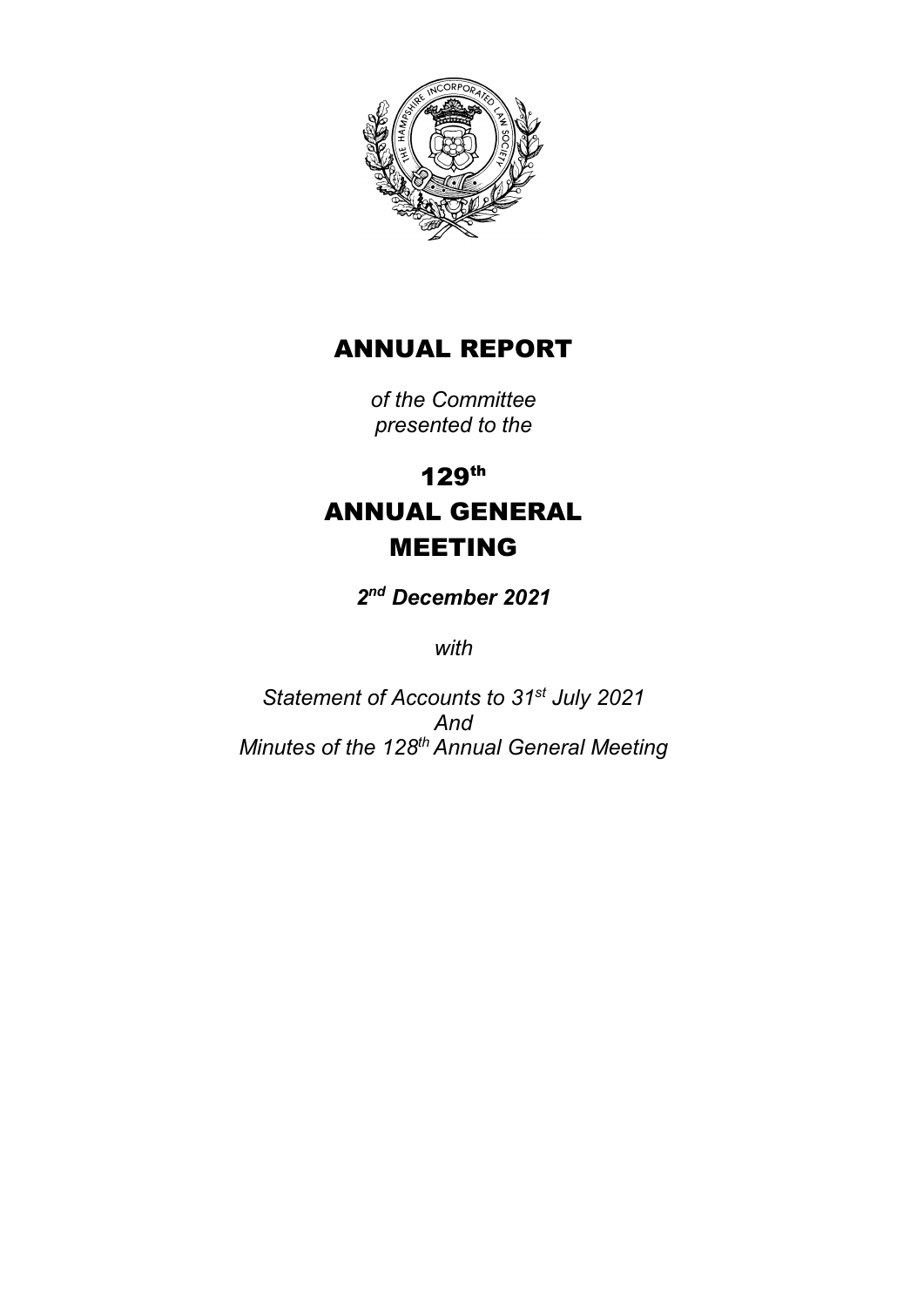## **2020-2021 PRESIDENT:**

Mr J Gleisner (James) (Southampton)

**VICE PRESIDENT**: Ms M Aldridge (Mo) (Southampton)

**DEPUTY VICE PRESIDENT**: Mr T Mitchell (Tom) (Southampton)

**Hon SECRETARY** Mr I Robinson (Ian) (Portsmouth)

**Hon TREASURER** Mr T Mitchell (Tom) (Southampton)

#### **IMMEDIATE PAST PRESIDENT**

Mr J Gleisner (James) (Southampton)

**PAST PRESIDENT** Mr J Robertson (Joe) (Southampton)

#### **COMMITTEE**

Holding Office until:

- 2021 Ms S Coates (Sarah) (Portsmouth)
- Ms S Hallett (Sarah) (Portsmouth)
- 2022 Mr A Harris (Anthony) (New Milton) Mr M Robbins (Matthew) (Southampton)
- 2023 Mr R Evans (Russell) (Southampton) Mr A O'Sullivan (Alex) (Southampton) Mr J Rees (Jonathan) (Southampton) Mr K Richardson (Kevin) (Portsmouth) Miss S Huck (Sarah) (Southampton)
- 2024 Mrs A Edgerley-Harris (Adrienne) (Winchester) (Jan to Oct 2021)

### **OTHER MEMBERS**

Mr N Gurney-Champion (Nick) (Portsmouth) (Council Member) Jan to Oct 2021 Mr R Shah (Razi) (Council Member) Jan to Oct 2021 Mrs A Edgerley-Harris (Adrienne) (Winchester) (Council Member) Oct to Dec 2021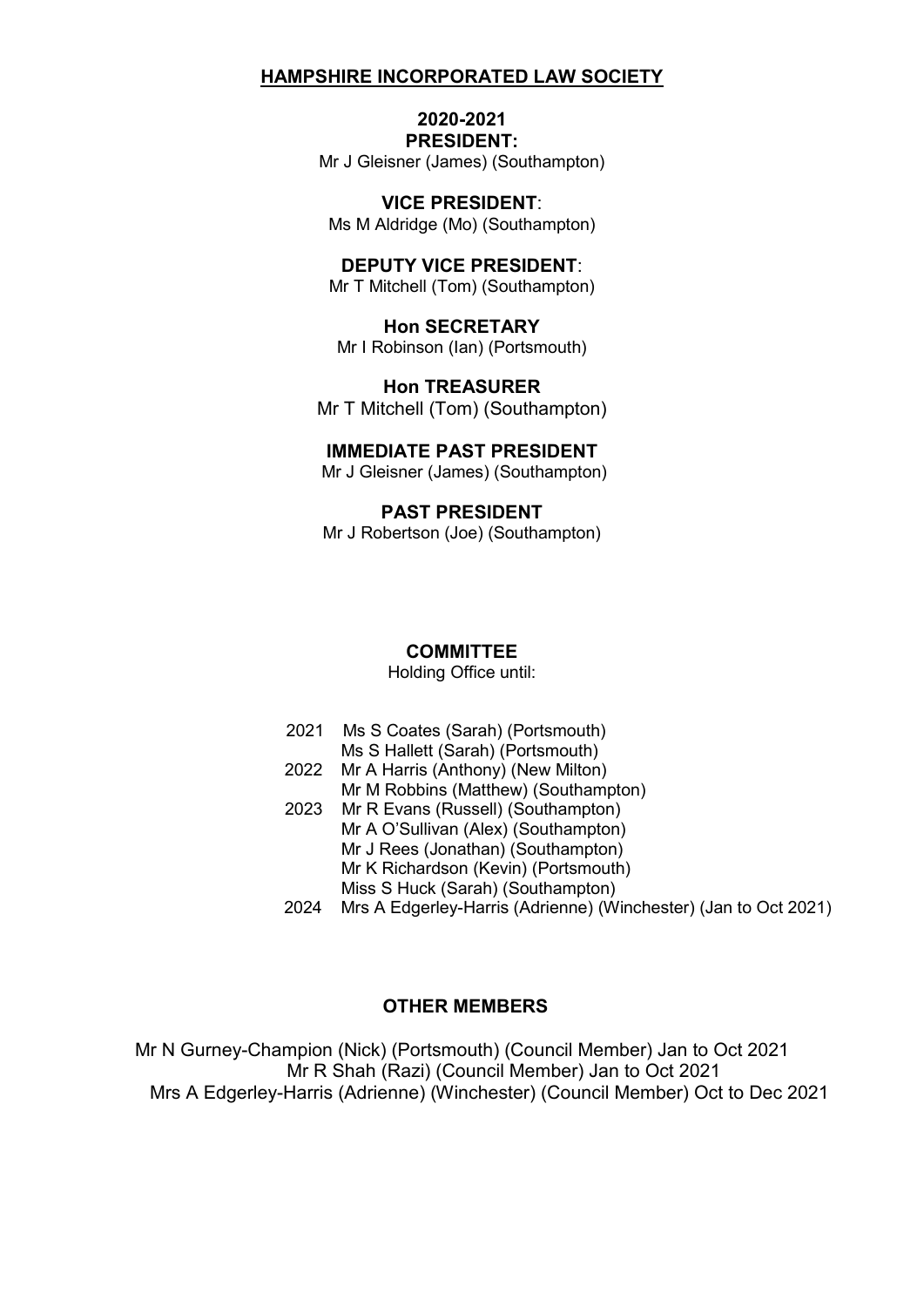# **CONSTITUTION OF SUB-COMMITTEES**

# **COMPLAINTS**

Mrs M Aldridge, Jasper Vincent, 44 Queensway, Southampton SO14 3GT, Tel 023 8063 3225

# **EDUCATION & TRAINING**<br>Chair Mr A

Mr A Harris, Anthony Harris & Co, Elmhurst House, 17 Elm Avenue, New Milton BH25 6HE, Tel 01425 638288

Mr T Mitchell, Ms N Jennings

# **CONTENTIOUS**

Mr R Evans, Resolve UK, Summerlands House, Botley Road, Curdridge, Southampton SO32 2DS, Tel 01489 797073

Mr K Richardson, Mrs W Hewstone (Co-opted), Mr S Wood (Co-opted)

#### **MEMBERSHIP**

Chair Miss S Huck**,** Capsticks, Staple House, Staple Gardens, Winchester SO23 8SR, Tel 01962 678300 Miss S Coates, Mr J Gleisner

#### **NON CONTENTIOUS** No Chair

Mr M Robbins, Mr N Gurney-Champion, Mr A O'Sullivan

**PR (incl Social)**

Chair Mrs M Aldridge, Jasper Vincent, 44 Queensway, Southampton SO14 3GT, Tel 023 8063 3225

Mr J Rees, Miss S Hallett, Ms N Jennings

# **REGULATORY**

Mrs A Edgerley-Harris, Shentons, Star Lane House, Staple Gardens, Winchester SO23 9AD

Mr I Robinson, Ms Sarah Huck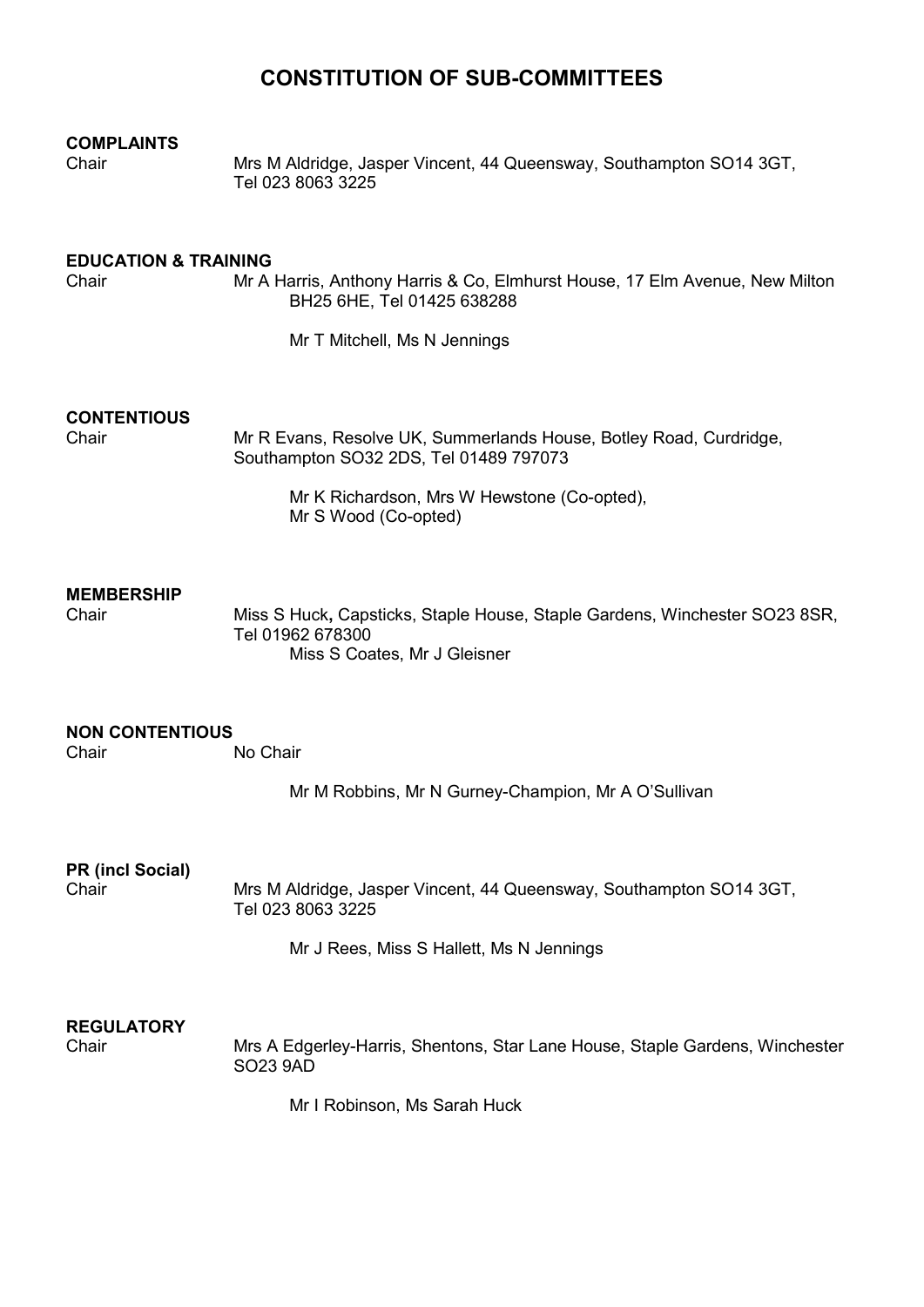#### **Minutes of the 128th Annual General Meeting held virtually via Zoom on 1st December 2020**

1. **David Melville Walker** – A minutes silence was held for David Melville Walker, Past President of Hampshire Law Society in 1999 who died recently. David served on the committee for many years and was elected President of Hampshire Law Society in 1999.

David was a solicitor who helped many local people over the years, during his work at Talbot Walker in Andover and later at Redhead and Jones in Salisbury and via the Police Federation. David was a valued friend and colleague and will be sadly missed by HILS committee and members.

#### 2. **Apologies**

Apologies were received from 4 members en bloc.

#### 3. **Minutes of the 127th Annual General Meeting**

The minutes of the meeting held on 3<sup>rd</sup> December 2019 were approved by general agreement. No matters were arising.

#### 4. **Annual Report**

The Annual Report of the committee had been circulated to members and was approved by general agreement.

#### 5. **Annual Accounts**

The accounts show an operating deficit of £18,083 for the year.

This is due to a reduction of lecture fees of £8,000, mainly due to the pandemic which hit half way through our CPD season. HILS had to replace lectures with virtual lectures via zoom.

There has also been a reduction in subscription receipts of £6,000 which is mainly due to the pandemic and the effect it had on solicitor firms. The committee have introduced a 25% reduction off subscriptions for 2021 if paid within 3 months to help members of Hampshire Law Society.

The committee have maintained tight control over the budget expenditure. At the beginning of 2020 Hampshire Law Society launched a new website which allows members to pay lectures and other fees online, this was at a cost of £2000.

Due to the pandemic social events have been on hold and therefore we have not benefitted from sponsorship fees. The National Conference made a loss of £1000.

Under current liabilities (detailed in note 4) the payment of the venue costs for the 2016 Annual Dinner remain outstanding. The reason for this is that we are in dispute with the amount due. The company has since gone into liquidation and it is unclear whether the successor company has purchased the debt. There has been no communication from them again this year. It is appropriate for provision to be made for the full sum outstanding at this time. Checks will be made with our auditors as to how long to make a provision.

Membership fees have been discounted for 2021. Members are offered a 25% reduction if subscriptions are paid within 3 months (31 March 2021).

The Treasurer will recommend on behalf of the Committee that the subscriptions will be:-

£80 - Full members (except those not in private practice)

#### **Reduced rate for 2021 £60**

£800 - Corporate membership (which will cover all eligible firm members without limit)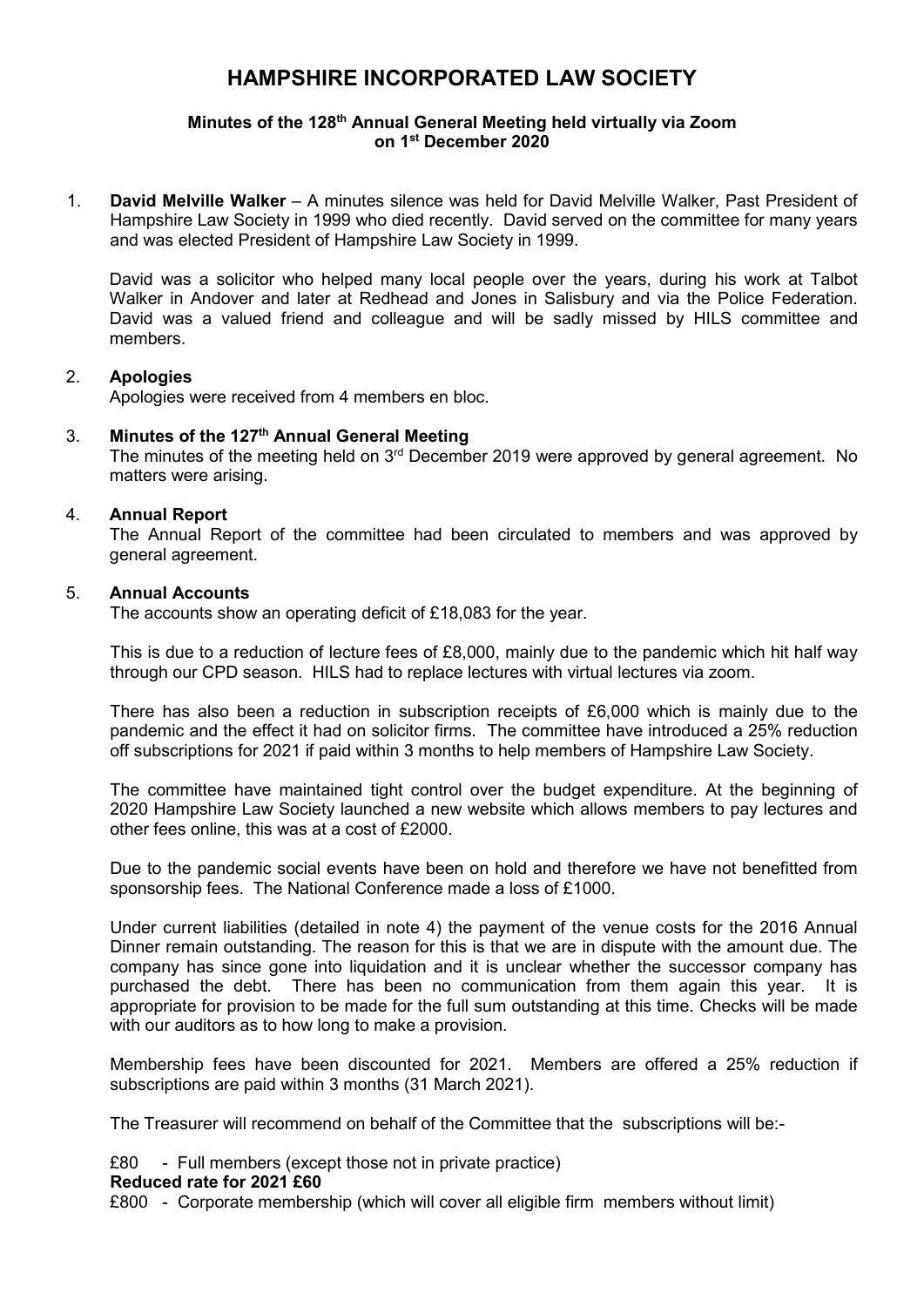#### **Reduced rate for 2021 £600**

£50 - Associate members **Reduced rate for 2021 £37.50** £15 - Associate trainee members **Reduced rate for 2021 £11.25** £20 - Non-practising members and those not in private practice **Reduced rate for 2021 £15**<br>£50 - Junior lawyers (to c - Junior lawyers (to cover joint membership of JLD and HILS  $-$  £35 to JLD and £15 to HILS) **Reduced rate for 2021 £46.25**

£0 - 50 years on the roll

(To take advantage of the discount, membership fees will need to be paid in full within 3 months of the new membership year.

#### **Contribution to the Solicitors Benevolent Association (Solicitors Charity)**

It was proposed that we donate £250 to the Solicitors Charity. Proposed by Rod Hursthouse and seconded by Anthony Harris.

#### 6**. President's Remarks**

The President thanked everyone for attending. The President stated that it had been a very quiet year with no events to attend. The President is not sure that 12 months ago anyone would have quite envisaged how this year would go. Whilst some will have undoubtedly struggled, it seems that for the most part everyone has come through this tough time one way or another. He expressed the opinion that as a profession we will end up stronger, it is with this in mind that he have to commended everyone in the profession locally for dealing with things the way they have and remaining positive through these uncertain times.

No-one knows what 2021 will bring. What is known however is that the local profession will continue to tackle all that is thrown at it and will fight to come out of the other side. We will be here to support the profession every step of the way.

Thank you for supporting Hampshire Incorporated Law Society throughout 2020 and we look forward to seeing you all, hopefully in person, in 2021.

#### 7. **Election of Officers**

The election of all officers will remain the same as 2020:-

| Mr James Gleisner |
|-------------------|
| Mrs Mo Aldridge   |
| Mr Tom Mitchell   |
| Mr Tom Mitchell   |
| Mr Ian Robinson   |
|                   |

#### 8. **Election of Committee Members**

The following were elected to serve on the committee:-

Mrs Adrienne Edgerley-Harris

The following members resigned from the committee:-

Mr Roderick Hursthouse Mr Joe Robertson Miss Kristina Colmer Mr David Ankcorn

The President thanked them all for being valuable long standing members of the committee. Roderick, Joe and Kristina served as Presidents of Hampshire Law Society and helped get the society where it is now.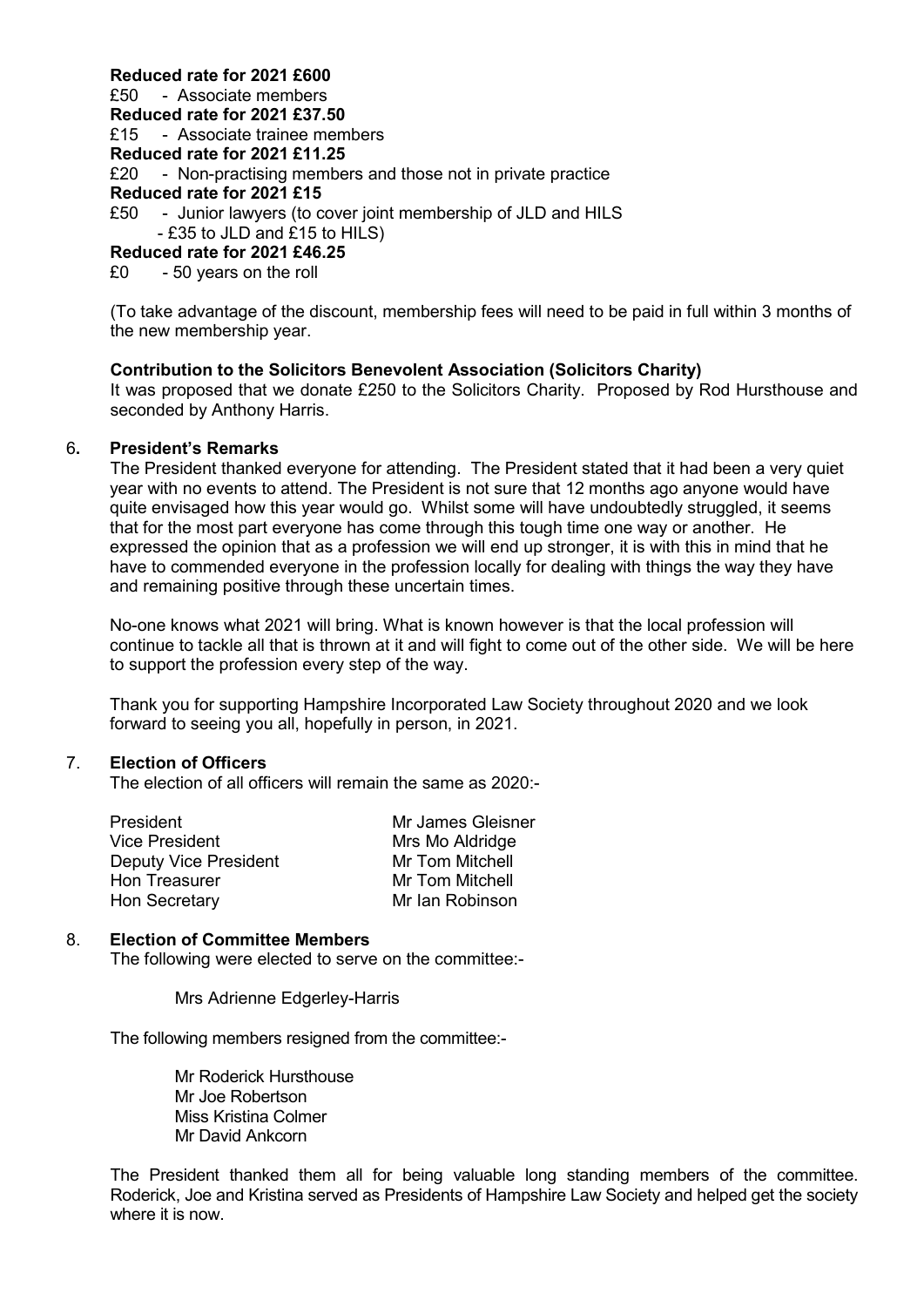### 9**. Council Members Report**

Nick Gurney-Champion congratulated James Gleisner, Mo Aldridge and Tom Mitchell for their reelection as officers to Hampshire Law Society.

Nick stated that this would be his last HILS AGM as a Council Member. This is his 12<sup>th</sup> year on The Law Society Council and it is time to move on. Nick will be stepping down at The Law society AGM in October 2021.

Nick encouraged anyone who has an interest in getting involved with the politics and the detailed running of the Law Society and the profession to consider standing. It can be time consuming, but is also very rewarding. An election for a new Hampshire and Isle of Wight Council member will take place in June/July 2021.

This year's AGM took place virtually in October this year. David Green, Senior Partner of Edwin Coe was elected as President.

There were two motions of significance:-

- 1. Maximum term of 12 years for Council Members.
- 2. Reduction of Geographical seats for Council Members and increase in seats for sectors such as
	- I. Junior Lawyers up to 5 years
	- II. Lawyers 5-10 years qualified
	- III. Increase in city representation

Both motions passed at the AGM, but they have been referred to the whole profession for a ballot of the full membership. To take part you must ensure your details on the 'My law Society' website are up to date. Nick asked members to register and vote.

PII renewal October 2020.

- I. Hard market for next 2-3 years
- II. Compulsory layer around 20-30% increase
- III. Top up 50 100% increase

If you are renewing in April 2021 then apply early.

SIF Closure postponed to end of September 2021. Moves underway to try and find a replacement.

The Legal Services Board are looking at

- 1. The future direction of legal regulation. LSB favour 1 regulator for all providers of the legal services.
- 2. S51 funding of The Law Society compulsory or voluntary.

#### 11. **Any other Business**

Roderick Hursthouse advised that the SBA have changed their name to the Solicitors Charity.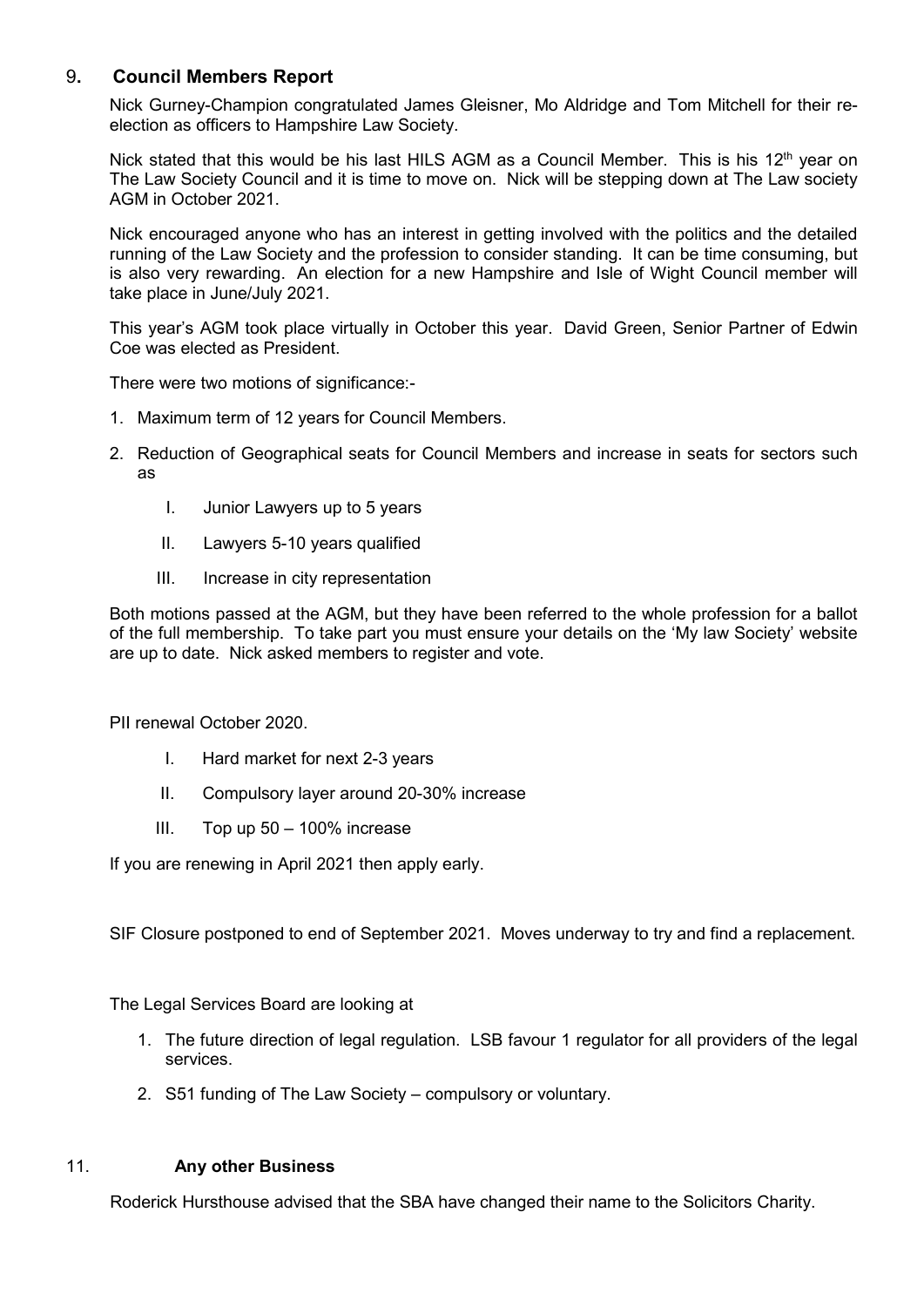Adrienne Edgerley-Harris thanked Roderick for his invaluable input into HILS main Committee and the Regulatory subcommittee and wished him well on his retirement. The regulatory subcommittee is very busy so if anybody wanted to join please contact Adrienne.

The President introduced Elizabeth Rimmer of LawCare who spoke about mental health and how it relates to the legal profession.

There being no further business the meeting closed at 1850.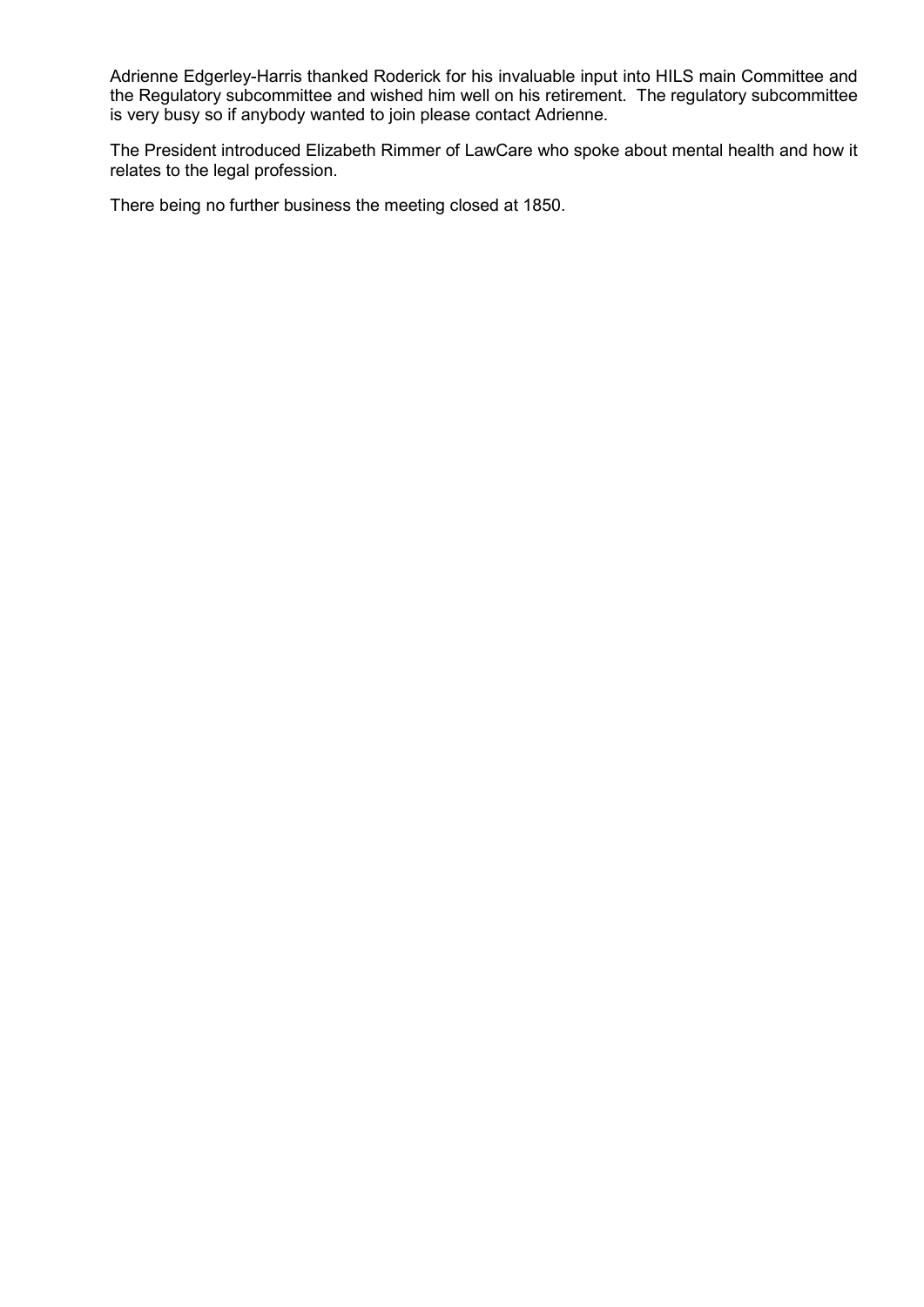### **Annual Report**

Covering the period from 1 October 2020 – 31st October 2021

#### **Membership**

416 new members were elected during the year. The total number of members including honorary members stands at 1174.

#### **Report of Committee**

The Committee has met on six occasions virtually via zoom in addition to the various meetings of the sub committees.

Due to the pandemic James Gleisner, our President, has remained as President for 2021 with Mo Aldridge as Vice President and Tom Mitchell as Deputy Vice President.

Our Business Development Officer, Alison Plenderleith, with support from the committee, has attempted to organise various social events, however many have been rescheduled to next year i.e. the annual dinner, whilst other events were cancelled due to the lack of support.

The Committee has continued to seek the active engagement of Hampshire Solicitors, Barristers, Legal Executives, and Law Students. Membership currently stands at 1174 and the Committee are hopeful of increasing the membership still further. The Committee continue to be concerned at the lack of engagement with members in the north of the County and will continue to seek to address these concerns in the coming year.

There have been four resignations from the Committee during the year, Anastasia Ttofis, who moved to Bournemouth area, Alison Plenderleith our Business Development Officer. Alison joined HILS in May 2012 and has worked tirelessly promoting the Society. Also resigning are our Council Members Razi Shah who has been HILS Council Member for Northern Hampshire for a number of years and Nick Gurney-Champion who has been a valued HILS committee member for 32 years. Nick was also HILS President in 2001 and served as a Council Member for many years. On behalf of the Committee and members of HILS we would like to thank them all for their commitment and support of the Society during their years of service.

We look forward to meeting you at our AGM on Tuesday 2<sup>nd</sup> December 2021.

Committee Member Attendance Record to Committee Meetings:

| Mo Aldridge                |   | Sarah Hallett         | 3        | Kevin Richardson       | 3              |
|----------------------------|---|-----------------------|----------|------------------------|----------------|
| Sarah Coates               |   | <b>Anthony Harris</b> | 5        | <b>Matthew Robbins</b> | $\Omega$       |
| Adrienne Edgerley-Harris 4 |   | Sarah Huck            | 2        | lan Robinson           | 5              |
| Russell Evans              |   | <b>Tom Mitchell</b>   | 3        | Razi Shah              | -1             |
| Nick Gurney-Champion       | 5 | Alex O'Sullivan       | 0        | <b>Clare Tindale</b>   | $\overline{1}$ |
| <b>James Gleisner</b>      |   | Jonathan Rees         | $\Omega$ | Anastasia Ttofis       | $\Omega$       |

Reports of the sub committees now follow:-

#### **Complaints and Conciliation**

No complaints were received during 2021.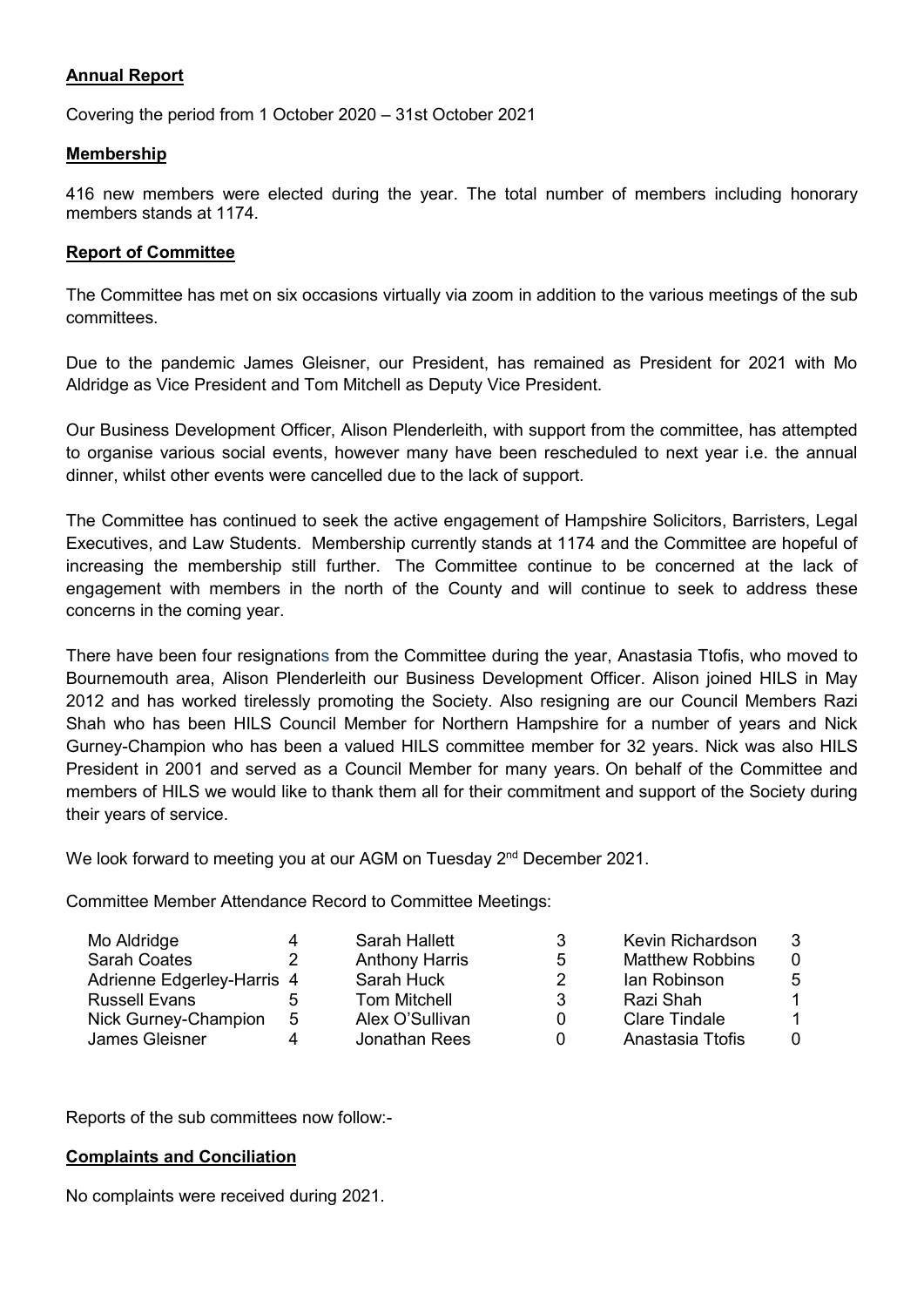### **Education and Training**

Again this has been a difficult year for coronavirus reasons, the lockdown which has continued on and off since March 2020 has resulted in our continuing with virtual lectures.

The virtual lectures are 90 minute talks (with a break mid-way through), and you will have received details by email of the current series of lectures which will be "zoom" talks, or they can be viewed on the website.

We will look again at physical meeting/talks in 2022.

Do please participate in our talks – the quality of the speakers remains excellent, and questions may be raised using the "chat" facility.

#### **Litigation & Dispute Resolution Committee**

The legal calendar has again been dominated by the impact of the Covid 19 pandemic and social distancing. Government initiatives to stem the rise of home repossessions as well as business insolvencies, in place for much of the year, have now come to an end.

Within the context of continuing social distancing measures the progress of cases both locally and nationally remains slow. Video initiatives of course remain in place.

In a landmark decision of the Supreme Court in **Begum v Secretary of State for the Home Department [2021] UKSC 7** Lord Reed ruled that the right to a fair hearing did 'not trump all other considerations, such as the safety of the public'.

**Sir Geoffrey Vos** who was sworn in as the new **Master of the Rolls** in January 2021 has vowed to 'radically rethink' civil justice and announced his intention to initiate a 'fundamental generational reform of the civil justice system', in which all claims will begin online before entering a digital court process.

He referred to an **online dispute resolution system** embracing technology including blockchain, cyber assets and artificial intelligence that operates through an 'online funnel' before passing on to an online court process adding that future generations 'will not accept a slow, paper-based and courthouse-centric justice system'.

Readers may be familiar with previous comments to remove judges as much as possible from the justice process. This does of course presuppose the need for considerable investment not only in the higher courts but at county court level.

Sir Geoffrey Vos further noted that '**ADR is not alternative**,' but rather 'an integral part' of resolving all disputes, whether they are between businesses and consumers, amongst families or between the citizen and the state.

The Civil Justice Council has in tandem recommended the introduction of compulsory ADR including mediation which is once again being considered by the justice department.

According to a report published by the government-backed LawtechUK Online dispute resolution should be part of the 'engine of recovery' which could potentially 'save billions'.

Professor Richard Susskind a member of the LawtechUK Panel commented that the 'study offers a roadmap for the future of legal dispute resolution'.

After an 11 year wait **new Guideline Hourly Rates** for civil justice have now come into force. Court fees have also been increased as set out in fees guide EX50 available online.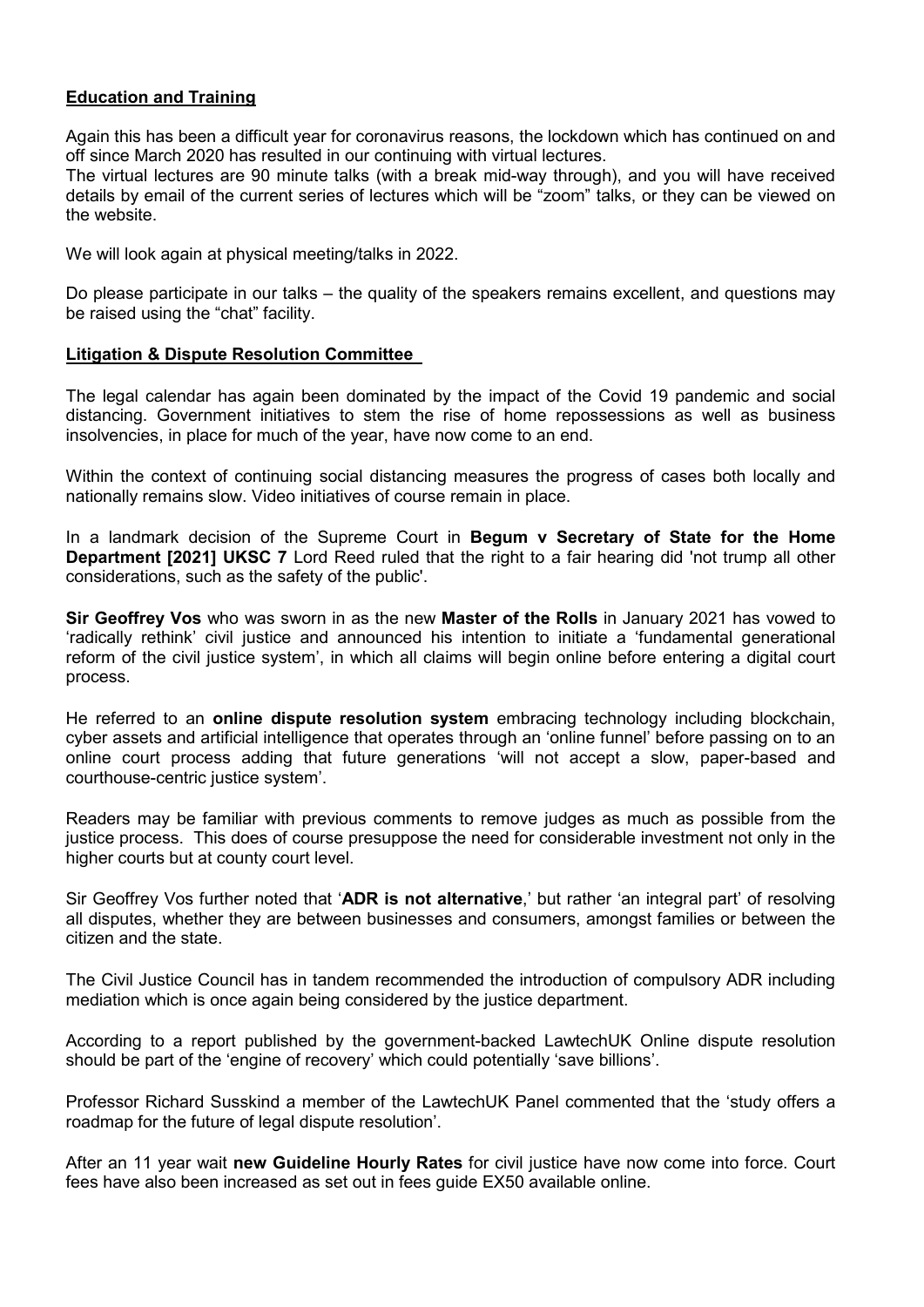Less complex claims worth less than £500,000 will be able to opt into a simplified disclosure regime under plans for reform of the disclosure pilot in the Business and Property Courts.

Fixed recoverable costs will be introduced for most fast track civil cases worth up to £25,000 and very possibly more. The government proposes to expand the **fast track** to include 'intermediate' cases worth up to £100,000. Fast track cases will be allocated to one of four bands of complexity. **Part 36 Offers** will also be given extra teeth with greater emphasis on penalising delays in the resolution of cases.

Within the wake of Brexit Dominic Raab the new Lord Chancellor has promised to overhaul the impact and indeed influence of European Court of Human Rights decisions on the **Human Rights Act.** He stated: 'We want to protect and preserve the prerogatives of parliament from being whittled away by judicial legislation, abroad or indeed at home'. There has been much political criticism about the 'right to a family life' which has centred in a number of cases and which will no doubt again come under the spotlight.

The year ahead promises to be one of much change on a journey to a new Civil Justice System.

#### **Membership Report**

Despite what has been a difficult and unprecedented year, our Membership remains strong at just over 1,000 members. We are positive that we will retain a strong Membership for 2022.

Like many organisations we have had to adapt in light of Covid-19 and host many of our seminars and meetings virtually. Our Education Committee has worked hard to continue to provide our Members with educational seminars virtually, keeping them appraised of recent developments in a range of disciplines. Member's views on developments within the profession have also been strongly represented in Law Society consultations and local matters as the opportunity has arisen. We have sought to ensure that our Members feel valued and see value in their Membership of the Society.

We also appreciate the hardship that the industry has had to face over this past year and the Society are continuing to offer a discounted membership to all its Members in the coming year.

Thank you for continuing to be a valued Member of the Society.

#### **Publicity and Social Report**

Not unexpectedly very similar reports to last years. Another difficult year for all, but particularly on the Social and Publicity front for HILS. Member engagement is low with everyone struggling to find a work life balance in the wake of the pandemic. Still going out to events is not at the forefront of everyone's mind. It is a difficult balance between wanting to offer courses, lectures and webinars but also some social occasions to give members a chance to enjoy themselves and network.

We have continued to actively look for ways to support and connect our membership with courses covering a range of topics and looking at areas outside the immediate legal fields to offer support with mental health, returning to work and working from home.

The annual dinner once again had to be postponed but we are hopeful that 2022's event will be able to take place and that take up will be huge as people want to get back out there. We are also hopeful that our annual quiz will once again be able to be on our agenda, it has always been a popular event so fingers crossed we will see this in 2022.

We continue to evolve the website, which is an ongoing project. The 'Jobs Board' is a large project and continues to provide its own challenges, we would very much appreciate active participation from our membership to let us know of any training contract positions, current vacancies, work experience and the like so that we can promote them to Hampshire.

The Magazine has continued throughout the pandemic and we are grateful for the support of those that have contributed with articles and updates as well as our sponsors. It is challenging times and so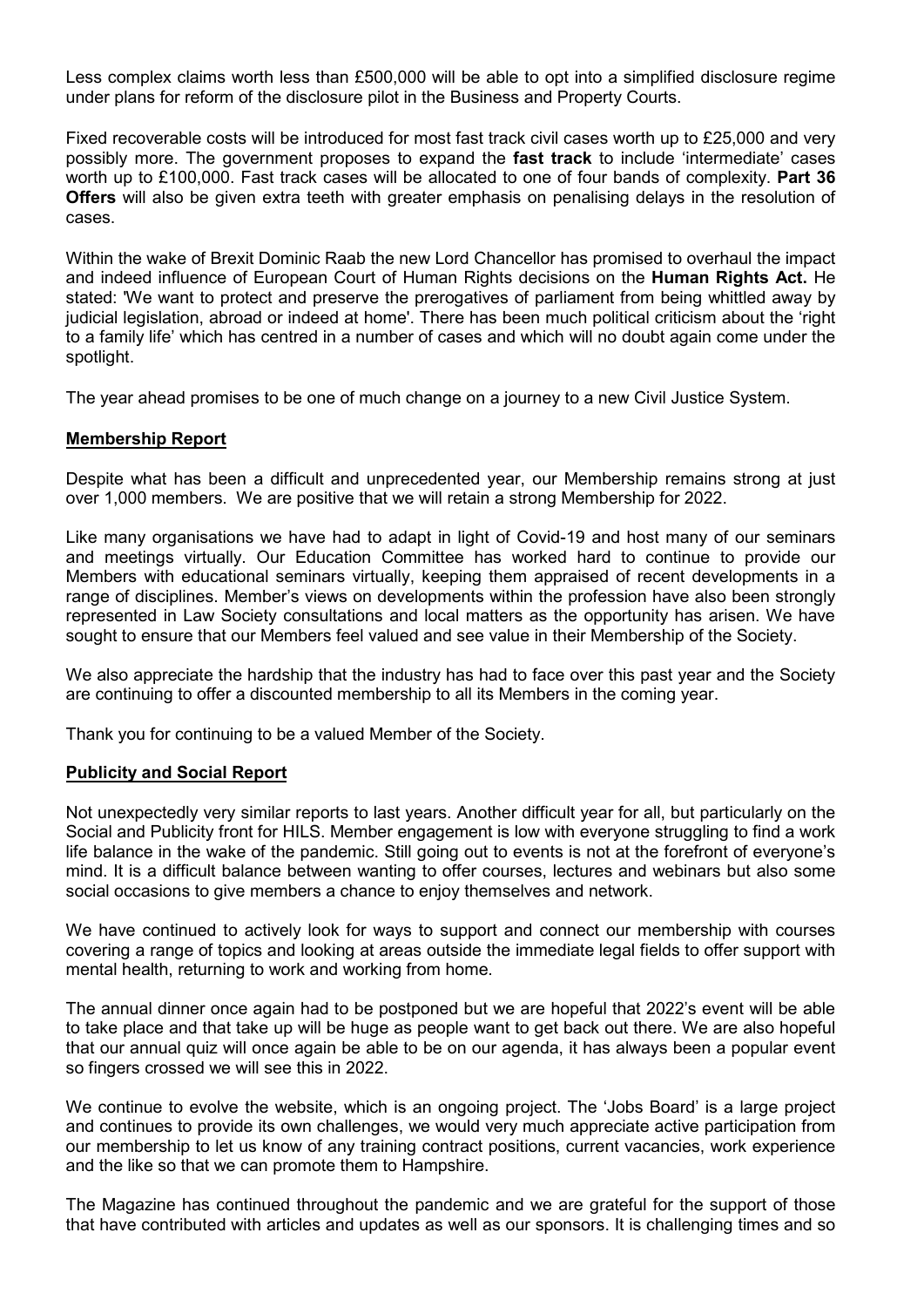any interesting and informative material is appreciated to continue to keep the magazine relevant and useful for the members.

We remain very aware of the trials of the current situation and are so grateful for the support of our members and sponsors as well as all the work by the dedicated committee members – please continue to let us know what you need and we will do our best to provide.

#### **Regulatory**

The Regulatory Sub-Committee has been identifying key regulatory issues over the last year coming from the SRA, the Law Society and elsewhere. The number and frequency of regulatory matters continues to grow; the Sub-Committee selects those that it feels will be of special relevance to its members and includes updates and requests for input in the e-bulletin.

It is chaired by Mrs Adrienne Edgerley Harris with Mr Ian Robinson (Churchers) as a member. Ms Sarah Huck (Capsticks) is proposed as a new member at this AGM.

Your Sub-Committee notes that the pace of legal regulation is continuing to increase. Members may wish to sign up to SRA and Law Society alerts to ensure they are notified of changes.

The Sub-Committee's role is to report to the main Committee key aspects of regulation of legal practices as may arise from time to time. Its objectives are:

- 1. To highlight key changes in the legal regulatory landscape;
- 2. To note consultations that may significantly affect legal practice;

3. To identify areas of regulatory difficulty for legal practices and possible approaches or actions that can be adopted;

4. To suggest topics for change on which to make representations to the Solicitors Regulation Authority &/or Law Society;

5. To consider members regulatory queries and offer guidance or provide reference sources if that is possible.

Matters considered by the Sub-Committee over the past year have included

- 1. Advising members that the SRA is conducting reviews of firm websites to check on the Price Transparency information displayed
- 2. The Competition and Market Authority conducted a review of the legal services market in December 2020, concluding that price publication on its own added little to consumer decision making in choosing a legal adviser. Without information on the quality of service, the pricing is insufficient to drive effective competition. As a result, the Legal Services Board is now considering a range of options on quality indicators. It is also looking at the scope of reserved legal activities so as to align them better to risk. **Note** the SRA trial currently underway with the ReviewSolicitors website for clients to use, testing the way forward for electronic feedback which the public can view.
- 3. The expensive state of the Professional Indemnity insurance market: noting the decreased appetite of insurer's to take on the risk, particularly of conveyancing firms, which has resulted in hikes in premiums and a reluctance to provide cover for more than 12 months. Top up cover has also become especially expensive. PII- insurers are again warning of higher premiums arising from the SDLT holiday. They foresee (a) disappointed clients who did not complete by the relevant deadline looking to sue solicitors for any delays and (b) errors during the process by fee earners due to the pressure of work. Probate work is also now in their "high risk" sights as they take the view that an estate will often involve transactions around property.
- 4. AML themed visits being undertaken by the SRA
- 5. The latest SRA risk outlook and their key areas of focus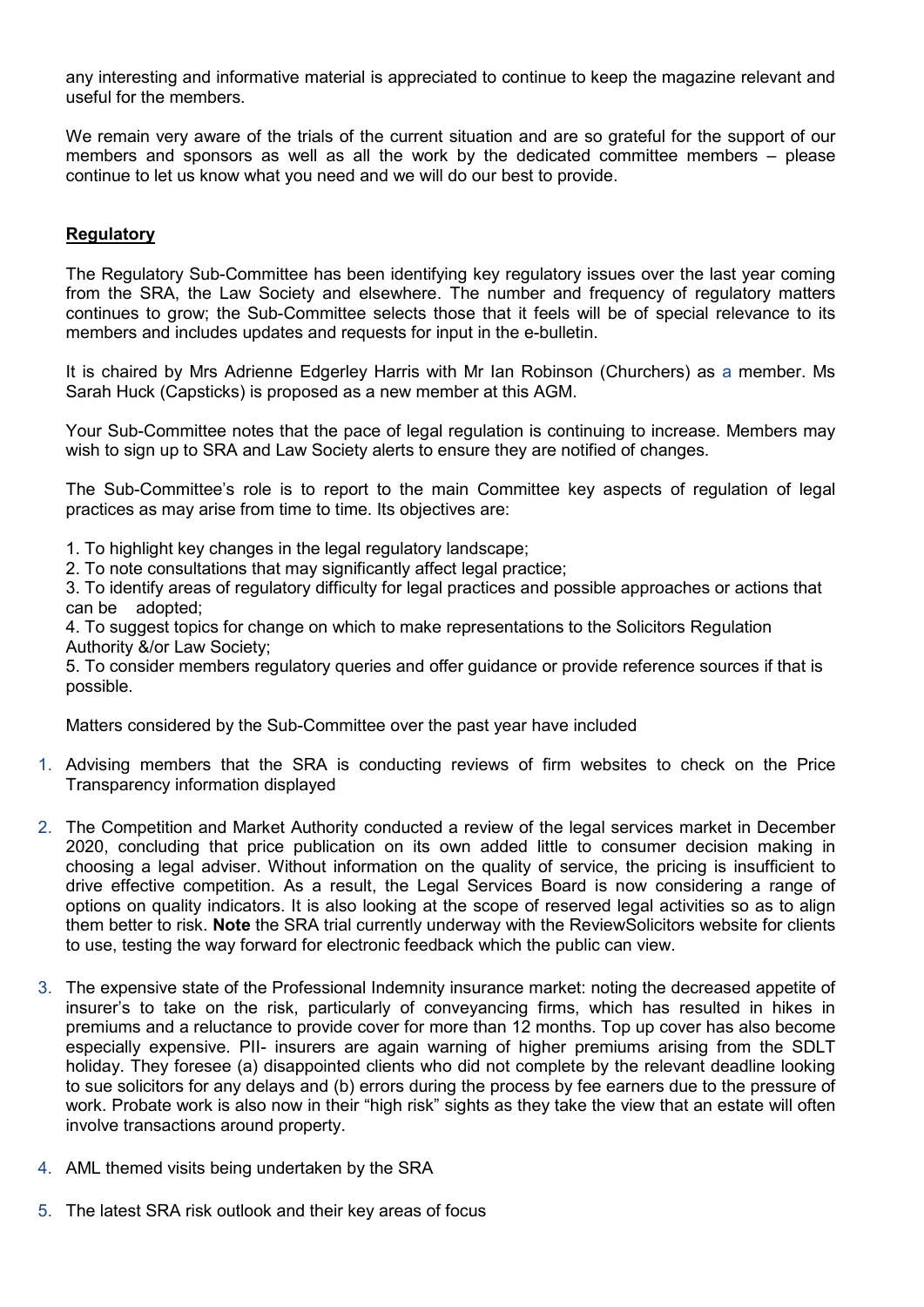- 6. The SRA Business Plan for the year which included (a) introducing the new Solicitors Qualifying Exam and (b) supporting the adoption of technology and innovation in the legal sector, building new partnerships in the lawtech arena
- 7. In 2020 the government consulted on a possible economic crime levy to be paid by regulated firms and collected by either AML supervisors or a central body. The SRA expects the government response to be published shortly. SRA visits on an AML theme will start again autumn 2021.
- 8. The SRA decision not to end the Solicitors Indemnity Fund (SIF) but to extend it by a further year. This is to allow consultation on the future of post six-year run-off cover.
- 9. Since 1 June 2021, the SRA has established itself as a separate legal entity within the Law Society Group as SRA Ltd. The SRA proposes next to apply for charitable status.

We have responded to two consultations on your behalf, as follows:

- A. SRA consultation published April 2021 on changes to the PII minimum terms and conditions. The change proposed is in relation to cover for cyber security and reference to it in the MTCs for the October 2021 practising certificate renewal. HILS responded on your behalf the main issue being that the extent of cover and the proposal that it could be amended-including mid-term- would be confusing to everyone. Our understanding is that the insurers also objected. The SRA has announced that it will *not* be implemented. It still serves to highlight the importance of members arranging their own cyber risk insurance.
- B. The level of the Practising Certificate fee: HILS responded expressing concern at the perceived lack of benefit to members offered by The Law Society; the likely increased costs arising from the establishment of SRA Ltd; and inviting comment on the steps taken by The Law Society Group to reduce costs in view of the lack of events and other activity during the pandemic and the availability of furloughing for staff.

Members are invited to contact the Sub-Committee members about any regulatory matters which they consider may be of interest to members.

If anyone is interested in joining the Sub-Committee, please let our Administrator know.

 **Ian Robinson Hon Secretary**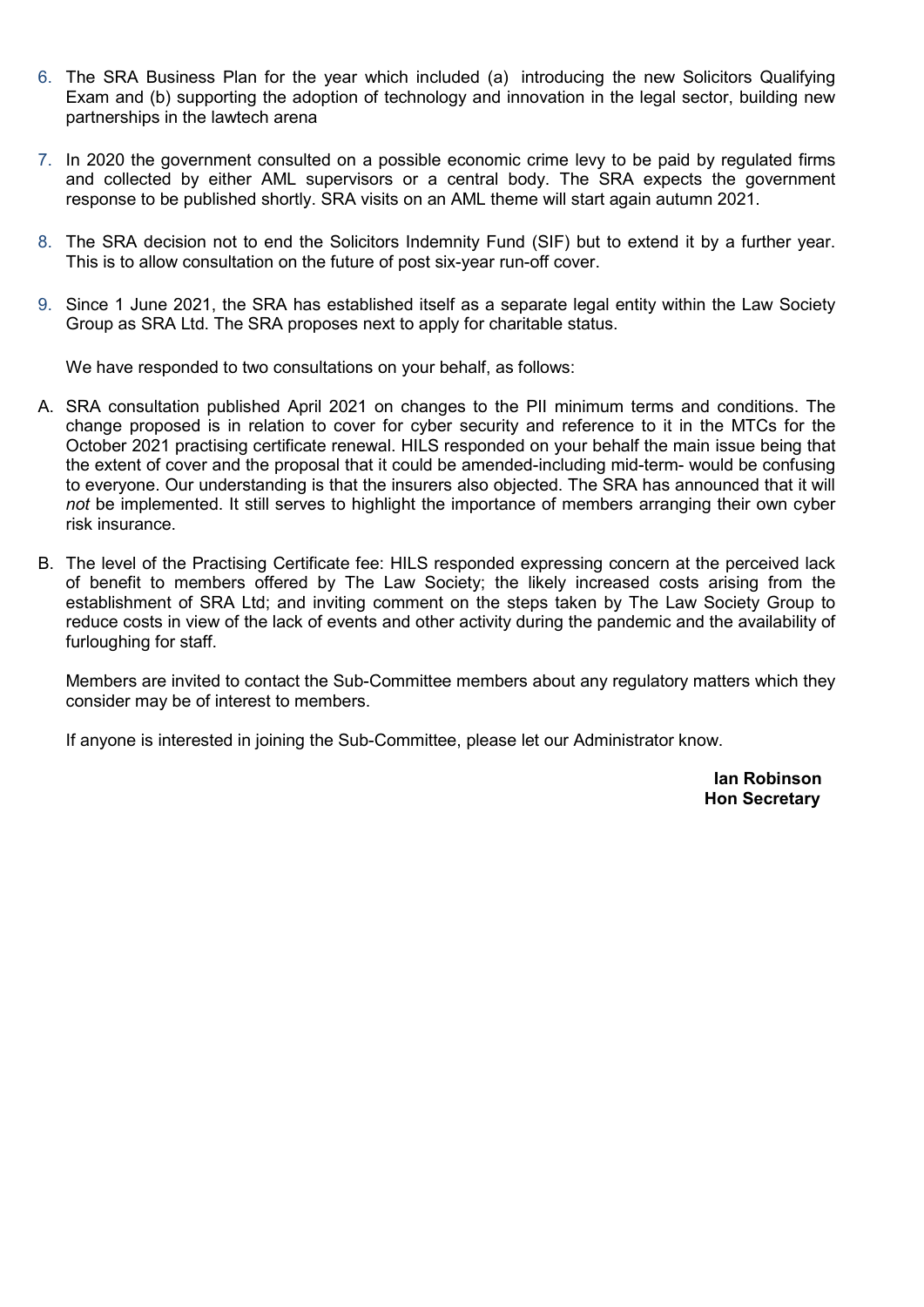## INCOME AND EXPENDITURE ACCOUNT

For the year ended 31 July 2021

|                                                                             | 2021      |           | 2020      |           |
|-----------------------------------------------------------------------------|-----------|-----------|-----------|-----------|
|                                                                             | $\pounds$ | $\pounds$ | $\pounds$ | $\pounds$ |
| <b>INCOME</b>                                                               |           |           |           |           |
| Members' Subscriptions                                                      |           | 14,678    |           | 14,320    |
| Government Grants Received(CJRS)                                            |           | 3,680     |           |           |
| <b>Interest Received:</b>                                                   |           |           |           |           |
| <b>Barclays Bank</b><br>£15,200                                             | 6<br>141  |           | 69<br>127 |           |
| Aegon Sterling Corporate Bond Units<br>£11,100<br>4.75% Treasury Stock 2020 |           | 147       | 527       | 723       |
|                                                                             |           |           |           |           |
| Advertising Income                                                          |           | 925       |           | 1,105     |
| Newsletter Sponsorship                                                      |           | 1,000     |           | 1,000     |
| Corporate Sponsorship                                                       |           |           |           |           |
| Functions:                                                                  |           |           |           |           |
| <b>SOCIAL</b>                                                               |           |           |           |           |
| - Annual Dinner                                                             |           |           |           |           |
| <b>Add Sponsorship</b>                                                      |           |           |           |           |
| - AGM Supper                                                                |           |           | (82)      |           |
| - Quiz Night                                                                |           |           |           |           |
| - Past Presidents Lunch                                                     |           |           | (35)      |           |
| - National Conference                                                       |           |           | (5,991)   |           |
| <b>Add Sponsorship</b>                                                      |           |           | 5,000     |           |
| <b>EDUCATIONAL</b>                                                          |           |           |           |           |
| - Evening Lectures *                                                        | 7,395     | 7,395     | 9,253     | 8,145     |
|                                                                             |           | 27,825    |           | 25,293    |
|                                                                             |           |           |           |           |
| *Evening Lectures:                                                          |           |           |           |           |
| Fees Received                                                               |           | 10,512    |           | 14,509    |
| <b>Add</b> Sponsorship income                                               |           |           |           |           |
| <b>Less</b> Speakers Fees                                                   | 2,741     |           | 3,568     |           |
| Room Hire                                                                   |           |           | 1,463     |           |
| <b>Stripe Fees</b>                                                          | 77        |           | 20        |           |
| Wine for lecturers                                                          | 299       | 3,117     | 205       | 5,256     |
|                                                                             |           | 7,395     |           | 9,253     |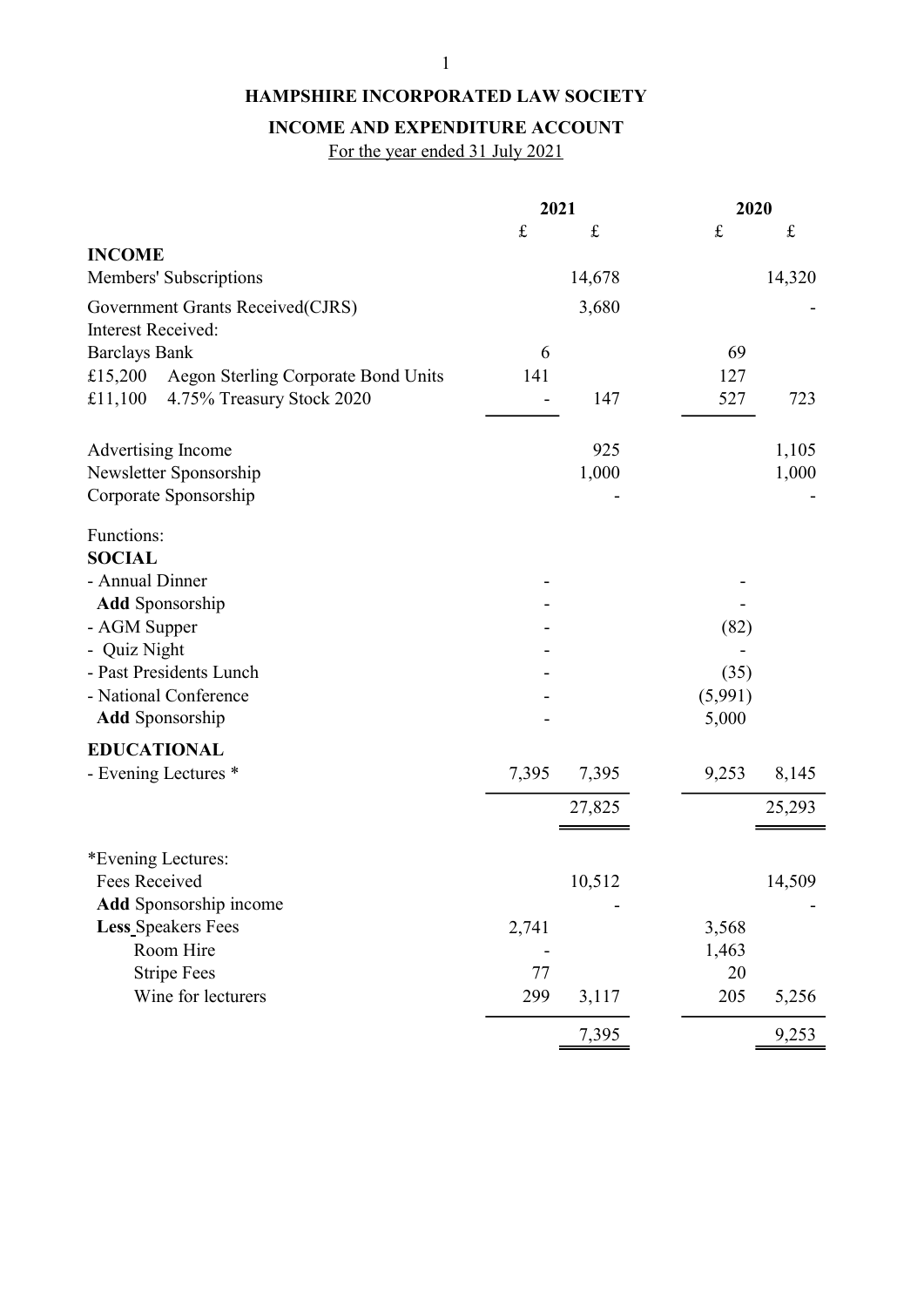## INCOME AND EXPENDITURE ACCOUNT

For the year ended 31 July 2021

|                                                              |              | 2021      |           | 2020      |                       |
|--------------------------------------------------------------|--------------|-----------|-----------|-----------|-----------------------|
|                                                              | Note         | $\pounds$ | $\pounds$ | $\pounds$ | £                     |
| <b>EXPENDITURE</b>                                           |              |           |           |           |                       |
| <b>Funded Events:</b>                                        |              |           |           |           |                       |
| <b>Annual Conference</b>                                     |              |           |           |           |                       |
| <b>SAALS</b> Expenses                                        |              |           |           | 272       | 272                   |
|                                                              |              |           |           |           |                       |
| <b>Donations:</b><br>Solicitors' Benevolent Association      |              |           |           | 250       |                       |
|                                                              |              | 250       |           | 530       |                       |
| Charity re Conference Raffle<br><b>Less Monies collected</b> |              |           | 250       |           |                       |
|                                                              |              |           |           | (530)     | 250                   |
| <b>Administration:</b>                                       |              |           |           |           |                       |
| <b>Committee Expenses</b>                                    |              |           |           |           |                       |
| Postage and Sundry Expenses                                  | $\mathbf{1}$ | 2,375     |           | 4,567     |                       |
| Phone and Internet Charges                                   |              | 1,298     |           | 1,182     |                       |
| Administrator's Salary & Pension                             |              | 16,144    |           | 17,104    |                       |
| Administrator's Mileage                                      |              | 30        |           | 138       |                       |
| <b>Stationery and Printing</b>                               |              | 557       |           | 2,203     |                       |
| <b>Website Expenses</b>                                      |              | 616       |           | 2,185     |                       |
| Indemnity and General Insurance                              |              | 779       |           | 719       |                       |
| Business Development Officer - Fees                          |              | 5,600     |           | 11,938    |                       |
| - Expenses                                                   |              | 173       |           | 452       |                       |
| Treasurer's Honorarium                                       |              | 100       |           |           |                       |
| President's Honorarium                                       |              | 100       | 27,772    | 750       | 41,238                |
| <b>General Expenditure:</b>                                  |              |           |           |           |                       |
| Accountancy fees                                             |              | 1,800     |           | 1,800     |                       |
| Registered Office Fee                                        |              | 120       |           |           |                       |
| Loss on Disposal of Investments                              |              |           |           | 567       |                       |
| Depreciation - Office Equipment                              |              | 50        | 1,970     | 59        | 2,426                 |
|                                                              |              |           | 29,992    |           | 44,186                |
|                                                              |              |           |           |           |                       |
| <b>Operating Deficit</b>                                     |              |           | (2,167)   |           | (18, 893)             |
| Corporation Tax                                              |              |           | 615       |           | 810                   |
|                                                              |              |           | (1, 552)  |           | (18,083)              |
| Transferred to (from) Education and Training Fund            | 5            | 602       |           | (2,387)   |                       |
| Transferred to(from) Accumulated Fund                        |              | (2,154)   | (1, 552)  |           | $(15,696)$ $(18,083)$ |
|                                                              |              |           |           |           |                       |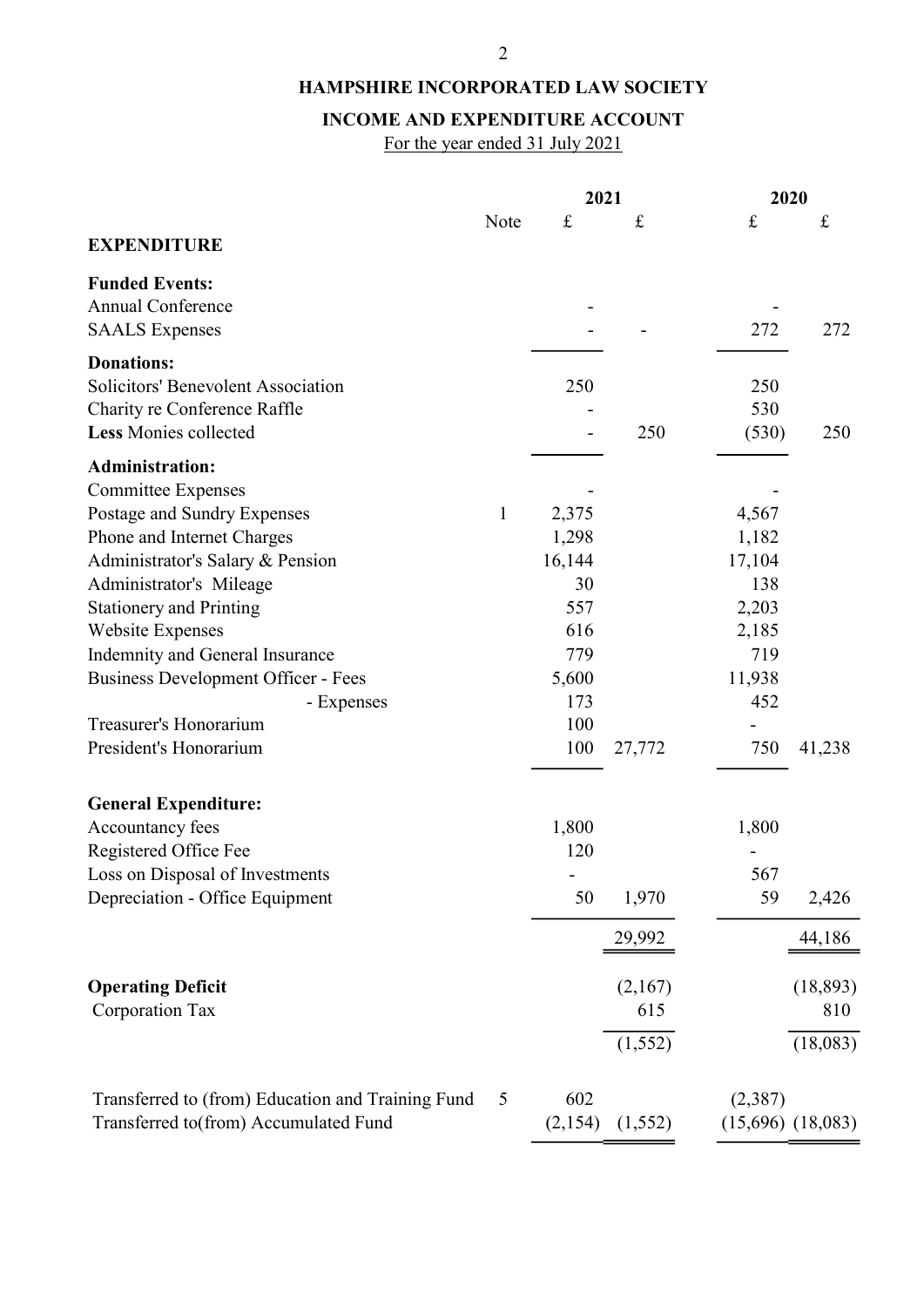# BALANCE SHEET

For the year ended 31 July 2021

|                                                | 2021           |                  |           | 2020          |           |
|------------------------------------------------|----------------|------------------|-----------|---------------|-----------|
|                                                | Note           | $\pounds$        | $\pounds$ | $\pounds$     | $\pounds$ |
| <b>FIXED ASSETS</b>                            |                |                  |           |               |           |
| Office Equipment at Cost                       |                |                  | 890       |               | 890       |
| <b>Less Accumulated Depreciation</b>           |                |                  | (607)     |               | (557)     |
|                                                |                |                  |           |               |           |
| <b>INVESTMENTS</b>                             |                |                  | 283       |               | 333       |
| £15,200<br>Aegon Sterling Corporate Bond Units |                | 4,186            |           | 4,186         |           |
| £11,100<br>4.75% Treasury Stock 2020           |                |                  | 4,186     |               | 4,186     |
|                                                |                |                  |           |               |           |
|                                                |                |                  | 4,469     |               | 4,519     |
| <b>CURRENT ASSETS</b>                          |                |                  |           |               |           |
| <b>Stock of Ties</b>                           |                | 110              |           | 110           |           |
| <b>Bank Current Account</b>                    |                | 20,718<br>22,901 |           | 22,985        |           |
| <b>Bank Deposit Account</b><br>Debtors         | $\overline{2}$ | 1,625            |           | 22,894<br>810 |           |
| Payments in Advance                            | $\overline{3}$ | 3,962            |           | 4,150         |           |
|                                                |                |                  |           |               |           |
|                                                |                | 49,316           |           | 50,949        |           |
|                                                |                |                  |           |               |           |
| <b>CURRENT LIABILITIES</b>                     |                |                  |           |               |           |
| Creditors                                      | $\overline{4}$ | 20,551           |           | 20,682        |           |
| <b>NET CURRENT ASSETS</b>                      |                |                  | 28,765    |               | 30,267    |
| <b>NET ASSETS</b>                              |                |                  | 33,234    |               | 34,786    |
|                                                |                |                  |           |               |           |
|                                                |                |                  |           |               |           |
| Financed By:                                   |                |                  |           |               |           |
| <b>ACCUMULATED FUND</b>                        |                |                  | 18,892    |               | 21,046    |
| <b>PUBLIC AND PARLIAMENTARY</b>                |                |                  |           |               |           |
| <b>RELATIONS FUND</b>                          |                |                  | 2,047     |               | 2,047     |
| <b>EDUCATION AND TRAINING FUND</b>             |                |                  | 12,295    |               | 11,693    |
|                                                |                |                  | 33,234    |               | 34,786    |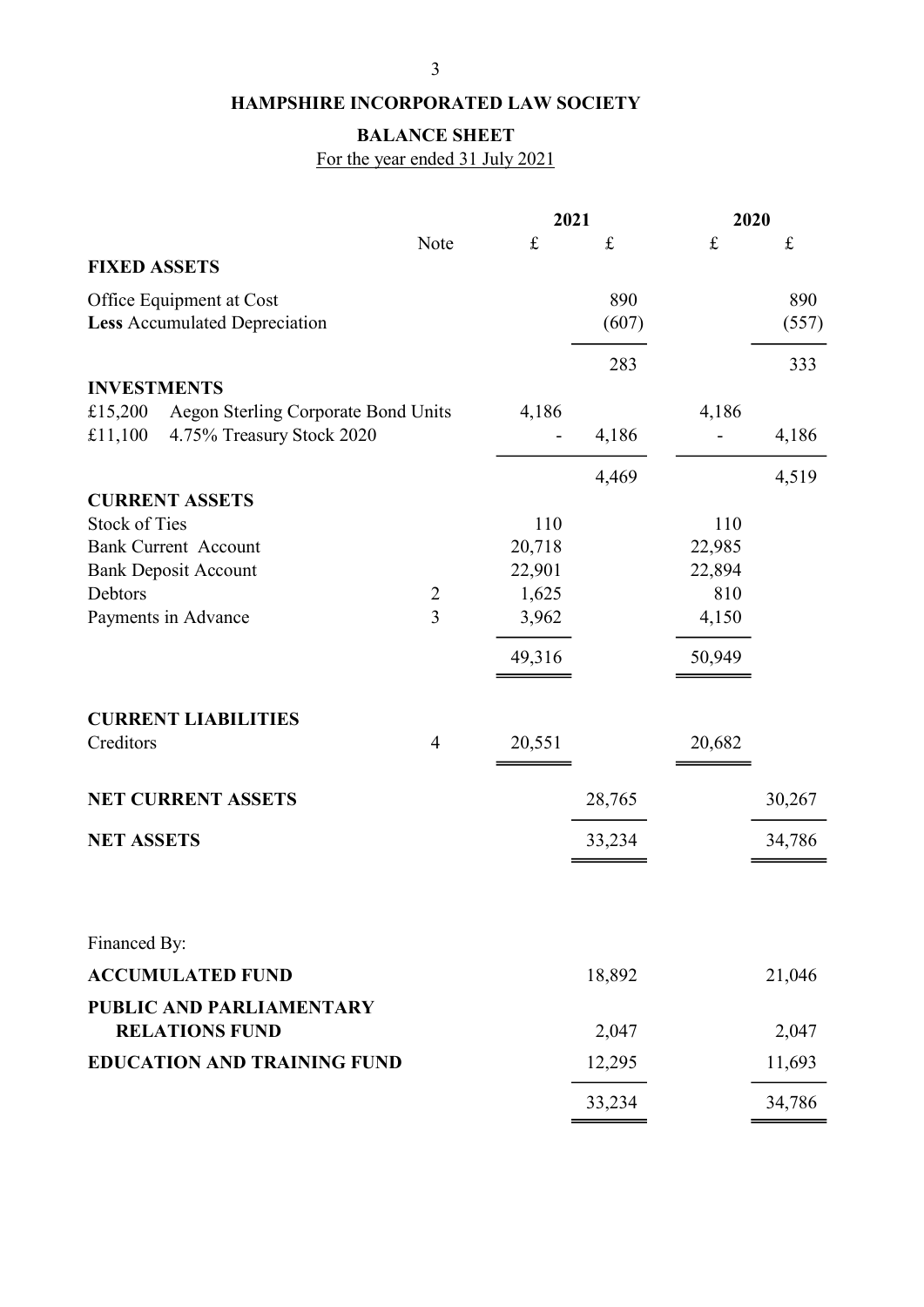## EXPLANATORY NOTES

For the year ended 31 July 2021

# 1. Postage and Sundry Expenses:

|                                          | 2021  | 2020  |
|------------------------------------------|-------|-------|
|                                          | £     | £     |
| Administrator's DX Costs                 | 1,242 | 2,700 |
| Companies House Filing Fee               | 13    | 13    |
| General Postage & Sundries               | 500   | 184   |
| Franking machine charges and postage     | 284   | 1,400 |
| <b>Computer Consumables and Software</b> | 336   | 270   |
|                                          | 2,375 |       |

### 2. Debtors

|                           | 2021  | 2020 |
|---------------------------|-------|------|
|                           | £     | £    |
| Subscriptions             | 80    |      |
| Lecture fees              | 120   |      |
| Corporation Tax repayable | 1,425 | 810  |
|                           | 1,625 |      |

 $\overline{\phantom{0}}$ 

 $\equiv$ 

## 3. Payments in Advance

|                               | 2021  | 2020  |
|-------------------------------|-------|-------|
|                               | £     | £     |
| Administrator's DX Costs      | 342   | 900   |
| <b>BT</b> Telephone           | 156   | 131   |
| Franking Machine Rental       | 142   | 71    |
| Website maintainence          | 72    | 48    |
| Newsletter sponsorship        | 250   |       |
| Annual Dinner Speaker Deposit | 3,000 | 3,000 |
|                               | 3,962 | 4,150 |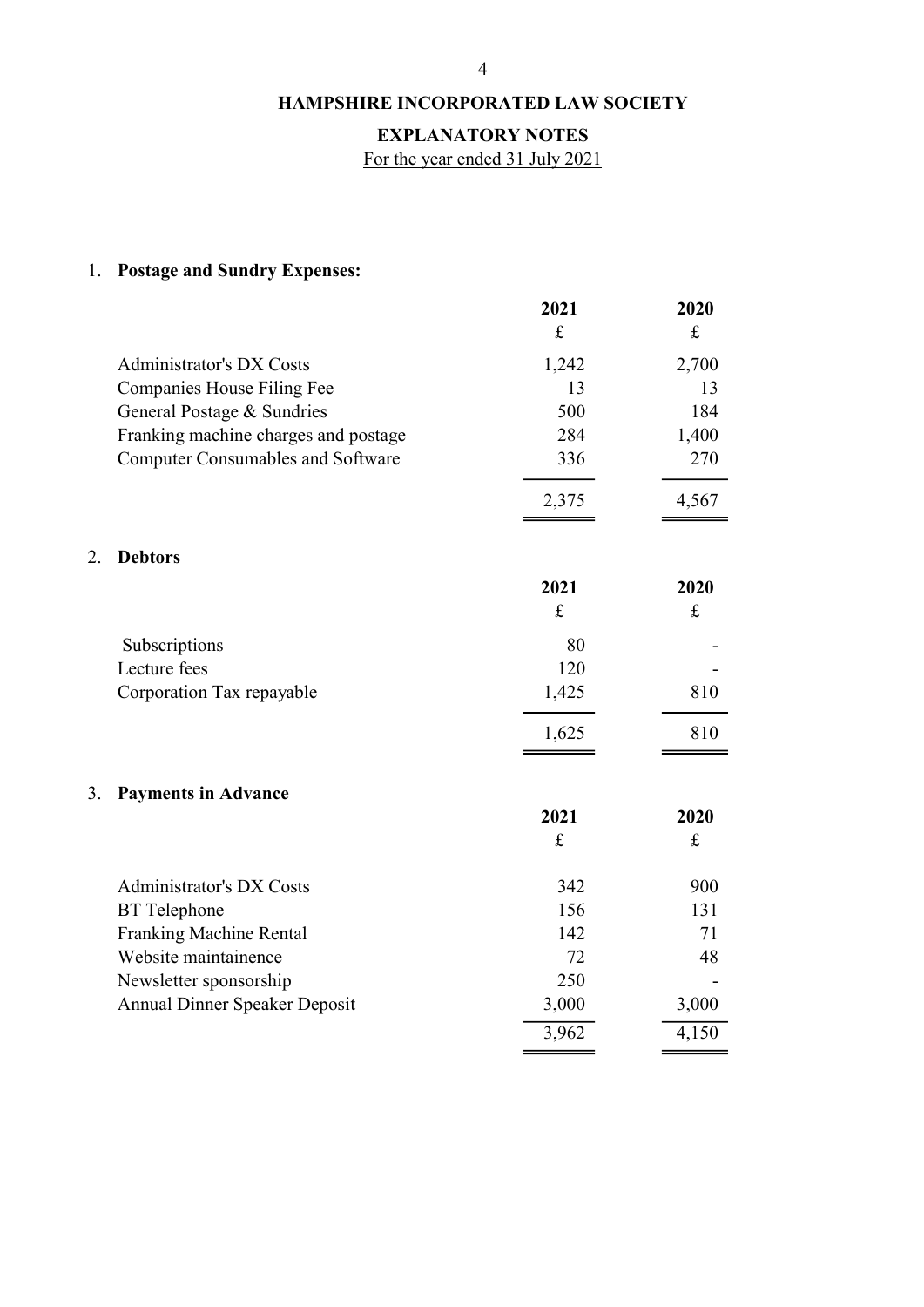## EXPLANATORY NOTES

For the year ended 31 July 2021

## 4. Creditors:

|                                                     | 2021   | 2020   |
|-----------------------------------------------------|--------|--------|
|                                                     | £      | £      |
| <b>Accountancy Fees</b>                             | 1,800  | 1,800  |
| <b>PAYE</b>                                         | 762    | 138    |
| <b>BDO</b> Fees                                     | 265    | 1,189  |
| Annual Dinner 2016 Venue Costs                      | 11,543 | 11,543 |
| Annual Dinner Sponsorship (Event postponed to 5/22) | 2,500  | 2,500  |
| Quiz Income & Sponsorship (Event postponed)         | 590    | 590    |
| PIE-AD refund due for duplicate payment             | 475    | 475    |
| <b>Lecturer</b> Fees                                | 600    | 325    |
| Wine for Lecturers                                  | 100    | 206    |
| Corporation Tax                                     | 1,916  | 1,106  |
|                                                     | 20,551 | 19,872 |

# 5. Transfer to\from Education and Training Fund

| o                                  | 2021  |       |       |         | 2020 |  |
|------------------------------------|-------|-------|-------|---------|------|--|
|                                    | £     | £     | £     | £       |      |  |
| <b>Profit from Lectures</b>        |       | 7,395 |       | 9,253   |      |  |
| <b>Less</b> Administrator $(25%)$  | 3,116 |       | 4,310 |         |      |  |
| Business Development Officer (30%) | 1,680 |       | 3,581 |         |      |  |
| <b>Funded Events</b>               |       |       | 272   |         |      |  |
| Phone $(50\%)$                     | 649   |       | 591   |         |      |  |
| Web Site Hosting Expenses          | 124   |       | 180   |         |      |  |
| General Overheads (30%)            | 946   |       | 1,604 |         |      |  |
| Stationery (50%)                   | 278   | 6,793 | 1,102 | 11,640  |      |  |
| <b>TRANSFER TO(FROM) FUND</b>      |       | 602   |       | (2,387) |      |  |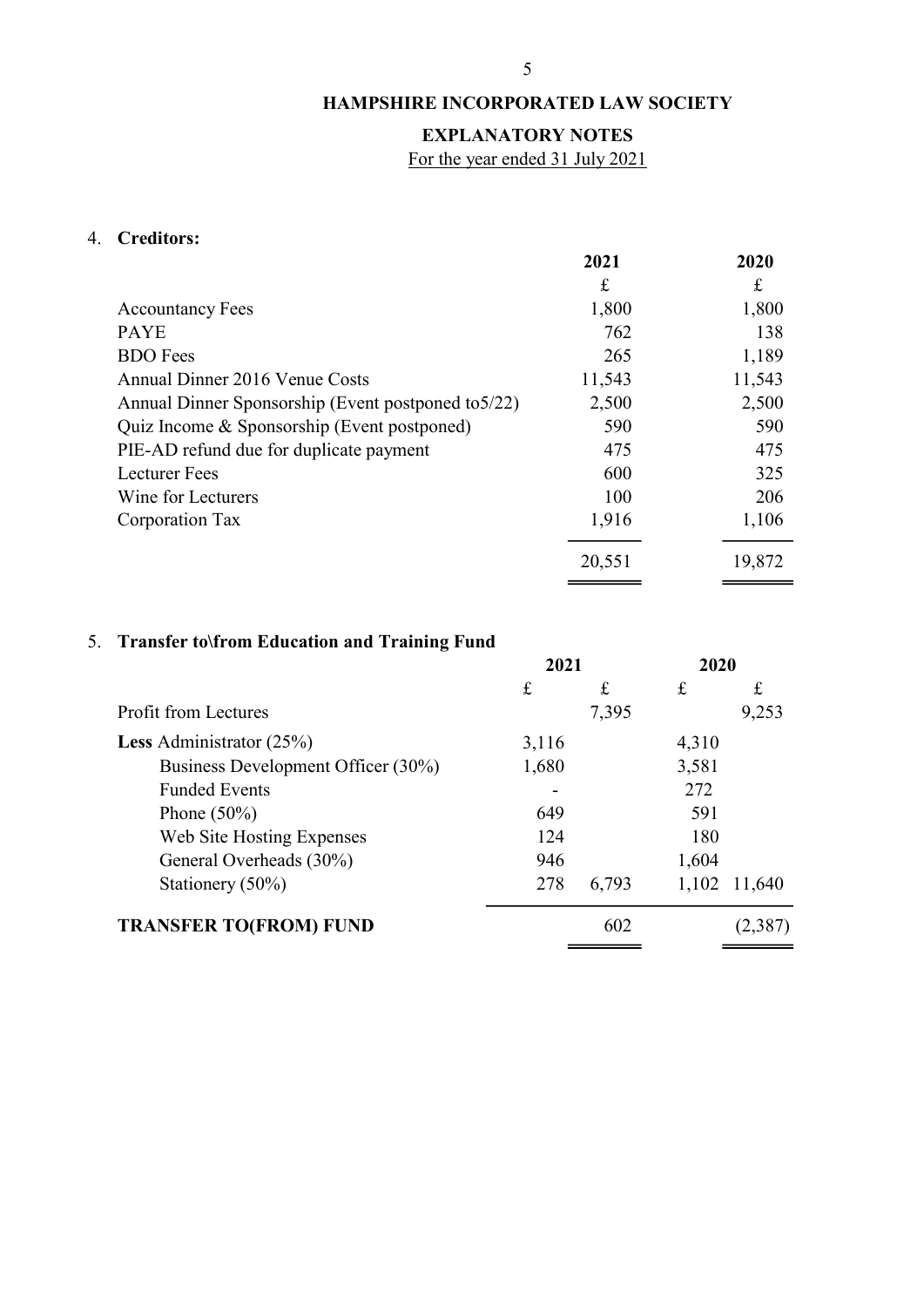**HAMPSHIRE INCORPORATED LAW SOCIETY** exists both to foster and provide a focus for the practice of the law by

Solicitors in Hampshire

It seeks to achieve these objects by several means:-

- 1. By the provision of social and educational events for its members.
- 2. By providing a means of reflecting the views of its members on both national and local issues to the Law Society or to local or national government.
- 3. By promoting the standard and assisting as it may be required to do in the regulation of the profession locally and
- 4. By providing a vehicle for those ventures which are in the interests of the profession locally and which require to be undertaken collectively
- 5. By promoting a better understanding in Hampshire of the work and functions of the profession.